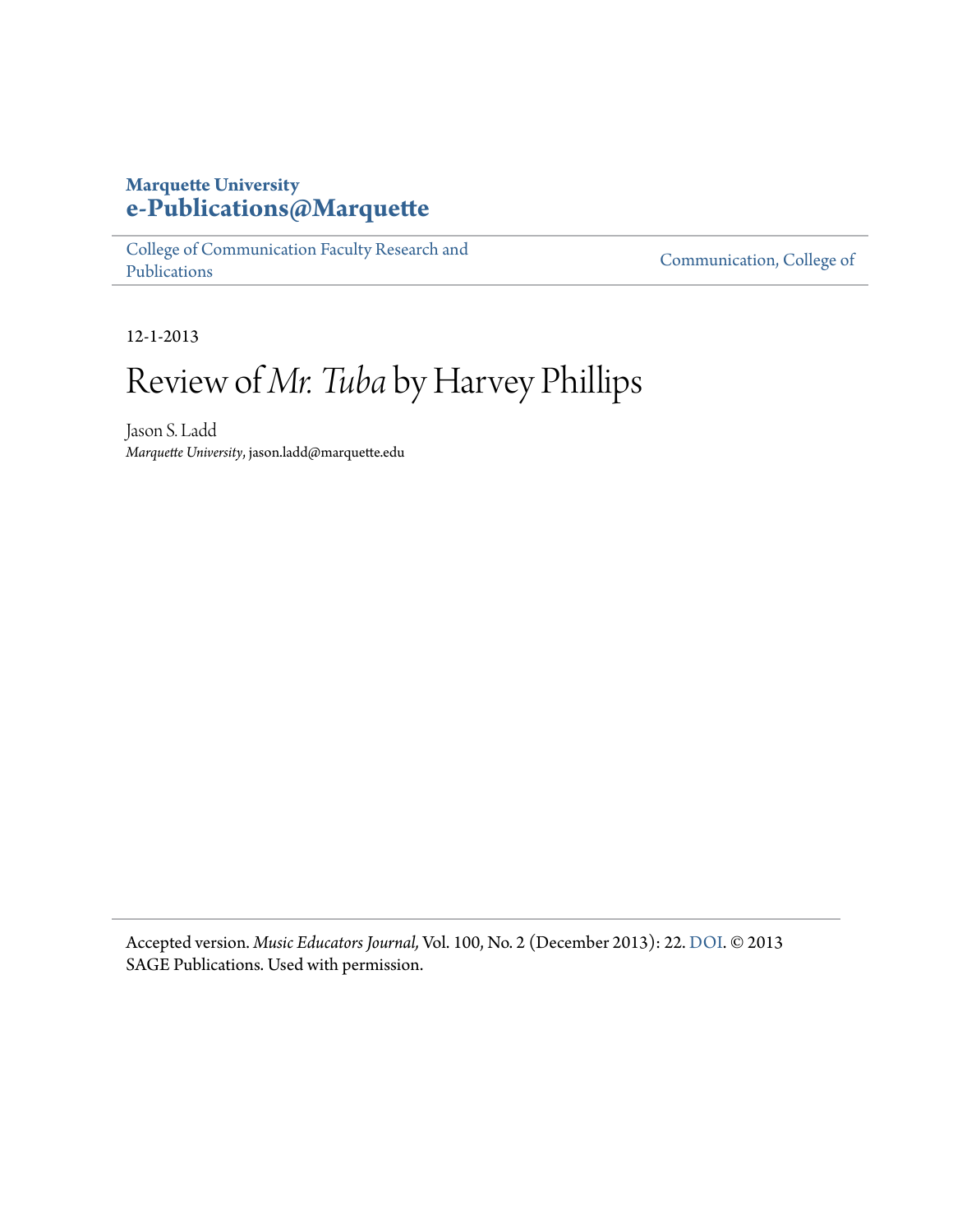## Review of *Mr. Tuba* by Harvey Phillips

Jason S. Ladd *Marquette University Milwaukee, WI*

This book is an autobiography, published posthumously, about the legendary man who started TubaChristmas [\(http://tubachristmas.com\)](http://tubachristmas.com/) and has been a featured tubist throughout the world. The name "Mr. Tuba" came from his extraordinary playing and his selflessness in building the reputation of the tuba. The book begins with his humble beginnings in Missouri and continues through his career at Indiana University, including time spent performing with various music groups in New York City. The end of the book finishes with chapters on the growth of the tuba as a solo instrument, his principles of tuba teaching, and tips on being a professional musician.

At first glance one may think this book will only be useful to tuba players but there are many valuable lessons throughout for performers, teachers, and students. Among the numerous anecdotes throughout the book one of the biggest lessons learned throughout is how small the music world is. His high school band director was a former circus band director and recommended Phillips for a job performing with a circus band during the summer before college. This one opportunity spawned a network of connections with musicians throughout the rest of his life, including his membership in the Ringling Brothers and Barnum & Bailey Circus Band, his cofounding of the New York Brass Quintet, his position as vice president of financial affairs at

*Music Educators Journal*, Vol. 100, No. 2 (December 2013): pg. 22[. DOI.](http://dx.doi.org/10.1177/0027432113506841) This article is © SAGE Publications and permission has been granted for this version to appear i[n e-Publications@Marquette.](http://epublications.marquette.edu/) SAGE Publications does not grant permission for this article to be further copied/distributed or hosted elsewhere without the express permission from SAGE Publications.